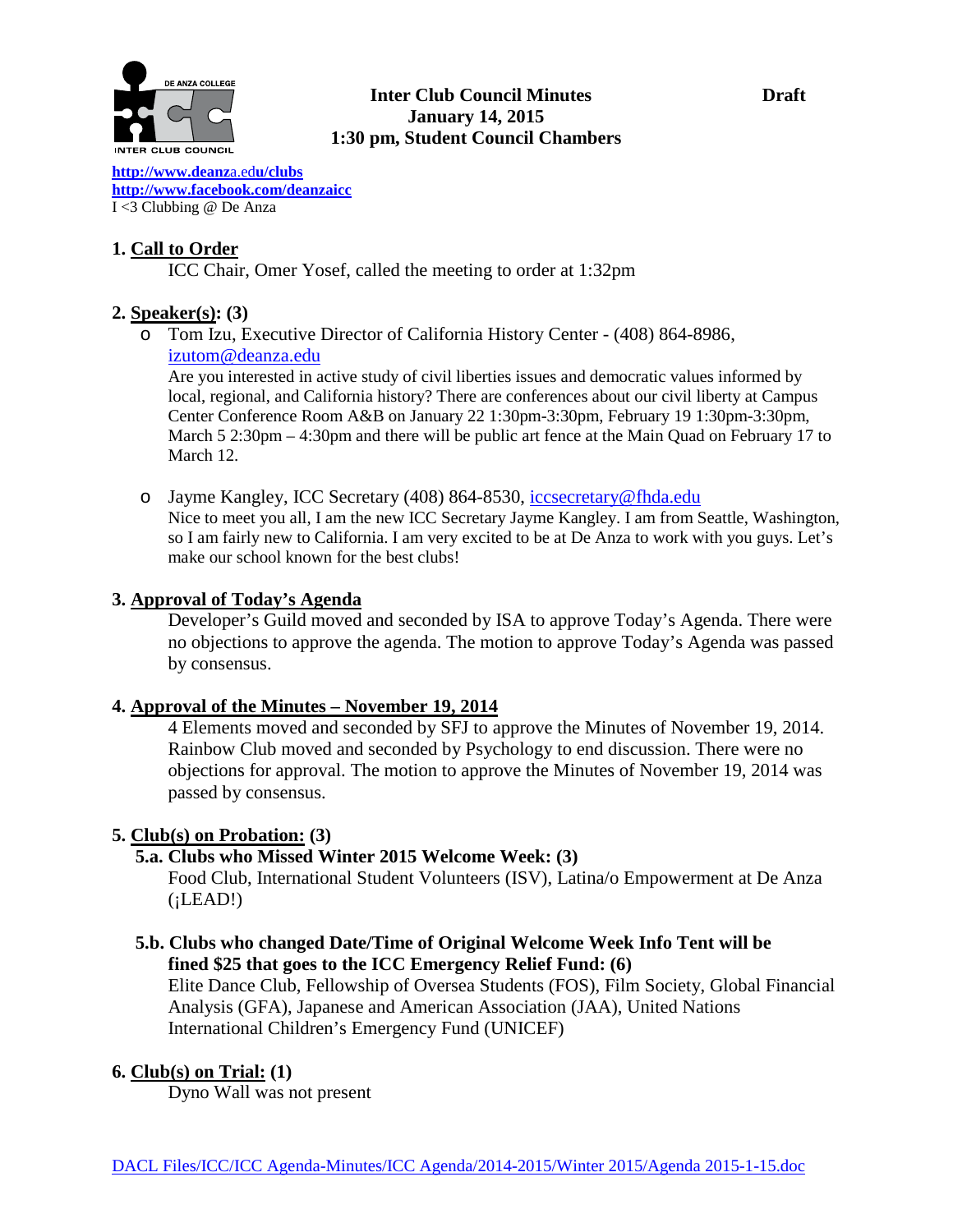## **7. Number of Active Clubs: (73)**

## **8. Calendars**

|                        | 8.1 ICC/Club Calendar of Events as of 1/13/15                                                                                          |
|------------------------|----------------------------------------------------------------------------------------------------------------------------------------|
|                        | Information is from the Event Planning Request Form                                                                                    |
|                        | (New Information in Bold/ * Money collected)                                                                                           |
| <b>Wed Jan. 14</b>     | Business Consulting Lecture hosted by FBLA – 12:00pm – 1:30pm –<br><b>Conference Room B</b>                                            |
| Thur Jan. 15           | Club Karaoke – 11:00am – 1:00pm – Patio Stage                                                                                          |
| Sat Jan. 17            | <b>Case Competition (Business case presentations in front of judges) hosted</b><br>by FBLA $-1:00$ pm $-5:00$ pm $-$ Conference Room B |
| <b>Tue Jan. 20</b>     | Welcome Get To Know Event hosted by Inclusability $-4:00 \text{pm} - 6:00 \text{pm} -$<br><b>Conference Room A</b>                     |
| <b>Thur Jan. 22,29</b> | Club Day $-11:00am - 1:00pm - Main Quad$                                                                                               |
|                        | W&H Jan. 28-29 AADP Tabling hosted by Circle K – 9:30am – 3:00pm - Main Quad East                                                      |
| Thur Jan. 29           | Movie and Social Event hosted by Inclusability $-4:00 \text{pm} - 6:30 \text{pm} -$<br><b>Student Council Chamber A</b>                |
| Fri 1/30-2/6           | Korean Movies Scanning hosted by KSA – 11:00am – 4:00pm - Forum 3                                                                      |

 **8.2 DASB Calendar of Events as of 1/13/15 Information** is from the Event Planning Request Form (**New Information in Bold**/ \* Money collected)

| Wed Jan. 14  | Student Service Day – 9:30am – 2:00pm – Main Quad East    |
|--------------|-----------------------------------------------------------|
| Thur Jan. 15 | Meet Your Senate Day – 10:30am – 1:30pm - Main Quad East  |
| Thur Jan. 29 | Movie Night – 7:00pm – 9:30pm – Student Council Chamber A |

## **9. ICC/Club Account Balance Status (New Information in Bold) (As of 1/13/15)**

| $(#41-54730)$ | \$9,200.00  |
|---------------|-------------|
| $(#41-54720)$ | \$1,200.00  |
| $(#44-4289)$  | \$3,078.30  |
| $(#41-54600)$ | \$9,100.00  |
| $(#44-4300)$  | \$6,647.04  |
| $(#44-4310)$  | \$10,634.65 |
| $(#44-4320)$  | \$2,776.57  |
|               |             |

## **10. Business**

10.1 Inclusability moved and seconded by 4 Elements Hip Hop Club to approve VSA's requests of \$950 from the Club/ICC Allocation Account #41-54730. \$150 to VSA Account #41-54460-4013 for Banner and \$800 to #41-54460-5214 for Staging, Lighting, and Security Employees Services. SFJ moved and seconded by Green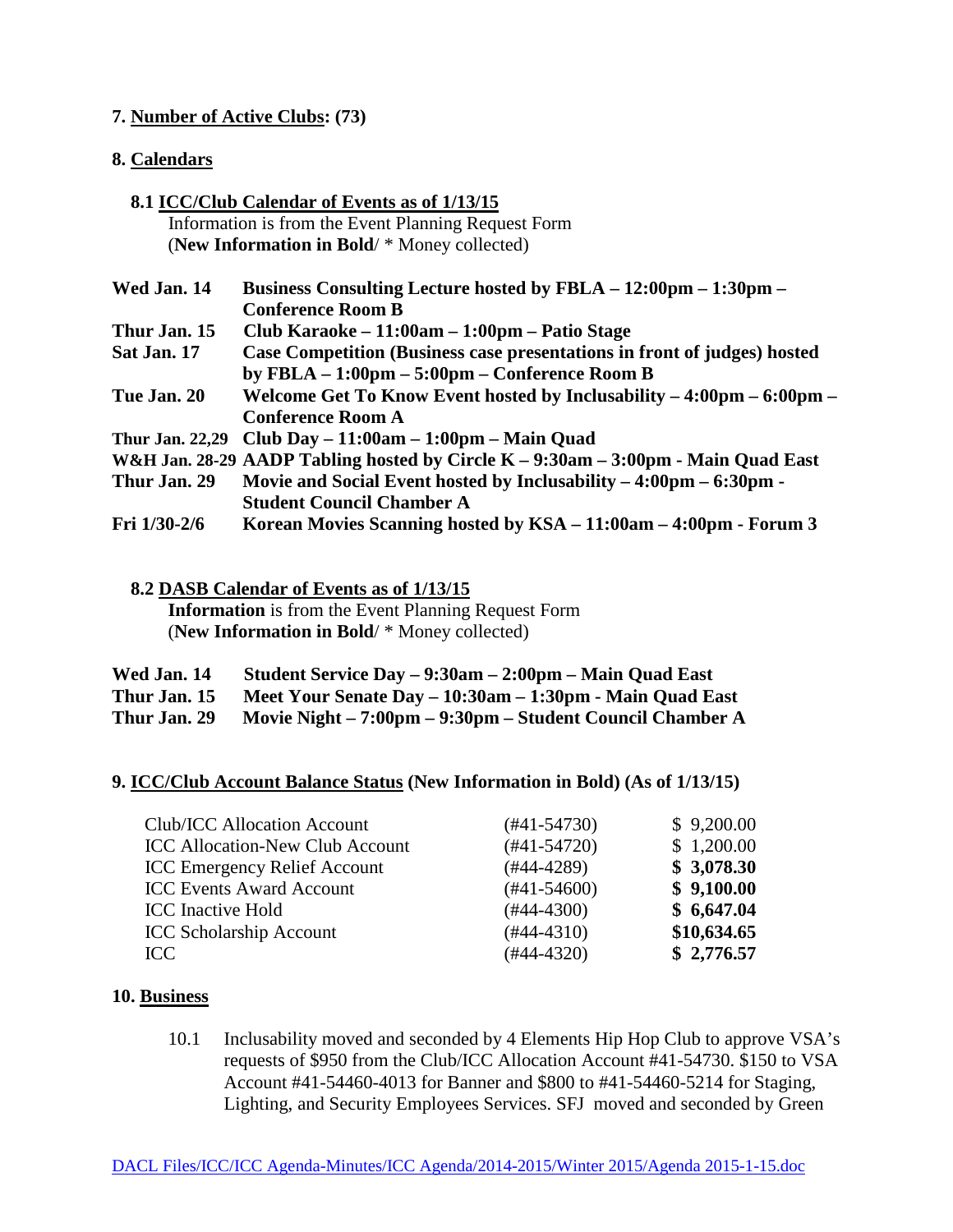Party to end discussion. Discussion ended by consensus. There were no objections for approval. The motion to approve VSA's request of \$950 from the Club/ICC Allocation Account #41-54730. \$150 to VSA Account #41-54460-4013 for Banner and \$800 to #41-54460-5214 for Staging, Lighting, and Security Employees Services was passed by consensus.

- 10.2 Green Party moved and seconded by SFJ to approve Auto Tech's request of \$150 from the Club/ICC Allocation Account #41-54730 to Auto Tech Account #41-54040-4010 for Tapes, Posters, Plates, Forks, Napkins, utensils. Rainbow club moved and seconded by SNO to end discussion. Discussion ended by consensus. There were no objections for approval. The motion to approve Auto Tech's request \$150 from the Club/ICC Allocation Account #41-54730 to Auto Tech Account #41-54040-4010 for Tapes, Posters, Plates, Forks, Napkins, and utensils, was passed by consensus
- 10.3 Inclusability moved and seconded by Rainbow Club to approve SFJ's request of \$800 from the Club/ICC Allocation Account #41-54730 to SFJ Account #41-54420-5214 for Cleaning up of paint on the ground in the Main Quad. Green party moved and seconded by Rainbow Club to end discussion. Discussion ended by consensus. There were no objections for approval. The motion to approve SFJ's request \$800 from the Club/ICC Allocation Account #41-54730 to SFJ Account #41-54420-5214 for Cleaning up, was passed by consensus
- 10.4 SNO moved and seconded by Ultimate layout to approve Future Business Leaders of America's request of \$320 from the Club/ICC Allocation Account #41-54730 to FBLA Account #41-54378-5214 for Cleaning up of Conference Room B after event on January 17, 2015. Elite Dance Club moved and seconded by K-pop Dance Club to end discussion. Discussion ended by consensus. There were no objections for approval. The motion to approve FBLA's request \$320 from the Club/ICC Allocation Account #41-54730 to FBLA Account #41-54378- 5214 for Cleaning up was passed by consensus
- 10.5 ICC Finance Code Updates ICC Chair of Finance, Simon Siu, reviewed the following code updates. A vote will be taken at the next meeting.

Article VI ICC EMERGENCY RELIEF FUND / 1.

Major disasters or tragedies or **support for** a Non Profit Community Organization **who has a 501C** may be funded up to \$500.00 from the ICC Emergency Relief Fund. There is a limit of \$500.00 per specific disaster, tragedy or **support for a** non profit community support that clubs may request per fiscal year (July 1-June 30).

10.3 ICC Code Updates – ICC Chair of Marketing, Joyce Lin, reviewed the following code updates. A vote will be taken at the next meeting.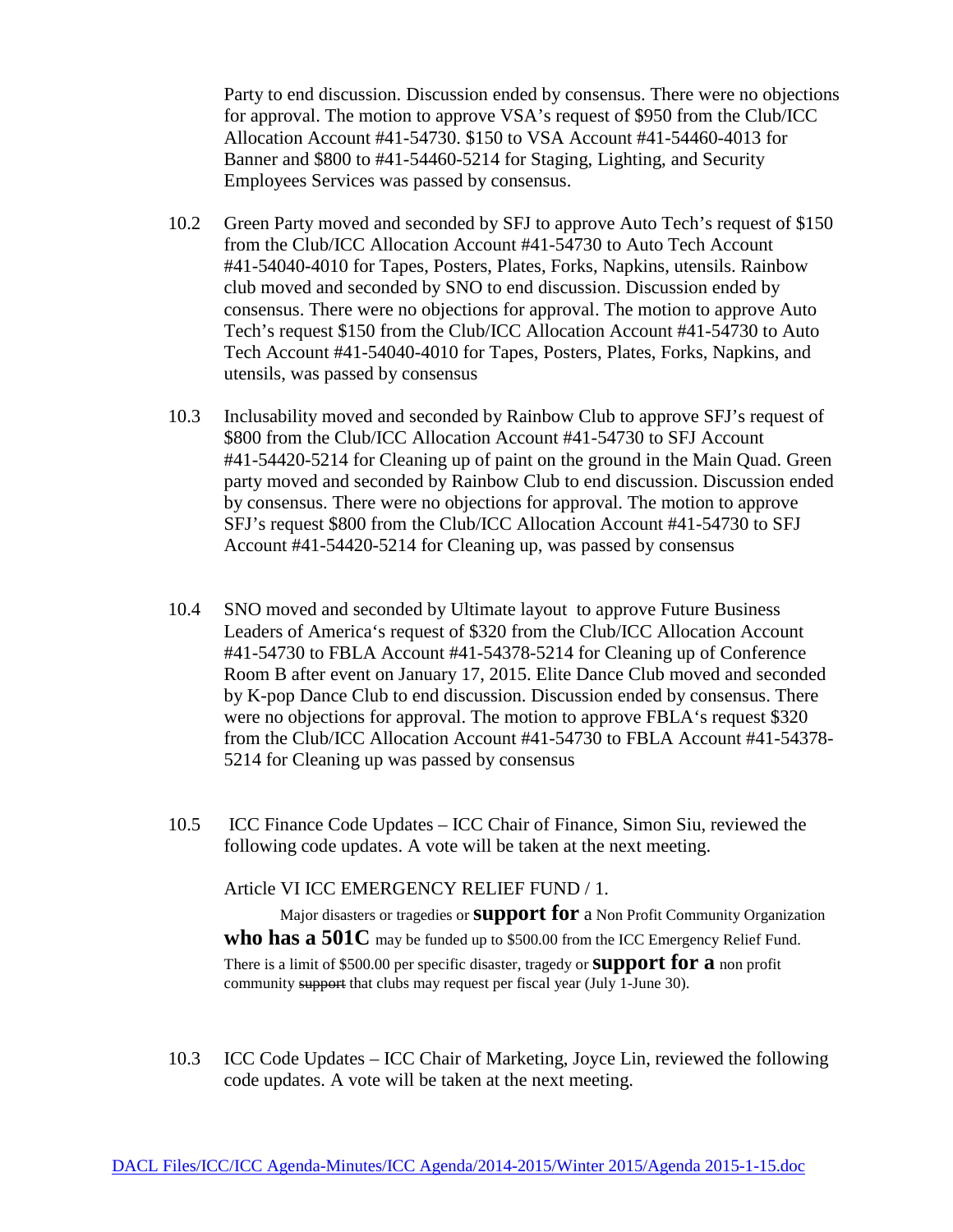# **Change ICC Chair to ICC Chairperson throughout ICC Code**

Article II MEMBERSHIP AND DUTIES / SECTION 1. ICC Officers / B. / 6. There will be a limit of **three** two terms serving **in the** as any ICC. Chair.

Article II MEMBERSHIP AND DUTIES / SECTION 1. ICC Officers / Update for all ICC Chairs. Submit weekly ICC Officer's report due by 5 pm on Monday **or by 5pm on Friday if Monday is a holiday** before ICC Meeting on Wednesday.

Article II MEMBERSHIP AND DUTIES / SECTION 1. ICC Officers / D. An ICC Agenda Meeting, ICC Officer's Meeting, ICC Meeting,

Campus Center Board Meeting, ICC Office Hour, ICC Officer's Report (due by 5pm on Monday **or Friday by 5 pm if Monday is a holiday**), moving & returning the ICC Tent within one working day before and after the Flea Market to the loading dock or storage room, turning in the requisition within one working day of the approved ICC Minutes for the transfer of funds for Club Awards

Article II MEMBERSHIP AND DUTIES / SECTION 1. ICC Officers / D. ICC Officers Retreat, Club Expo or ICC sponsored event.

Article II MEMBERSHIP AND DUTIES / SECTION 2. ICC Representatives / A. / 2. A club officer listed on the current club Officer Roster may serve as the ICC Representative except if **they are** he/she is a DASB Senate Member or Student Trustee.

Article II MEMBERSHIP AND DUTIES / SECTION 3. Club / B. / 3.

One of the designated officers with signature responsibility must attend the ICC **Financial** Club

Officers' Orientation Meeting **in the fall and spring** once per quarter, unless the designated officer is a 2<sup>nd</sup> year officer in the same club and already attended the ICC Club Officers' Orientation. If a club misses the orientation then the club will be put on probation. A designated officer must have a meeting with either an ICC Officer or ICC Advisor within two weeks or the club will become inactive.

Article II MEMBERSHIP AND DUTIES / SECTION 3. Club / B. / 8. / a.

If a club finds that it must be absent for any Club Day, they must **Email an** submit a letter of

explanation to the ICC Advisor in care of the Office of College Life five (5) days prior to Club Day **only** 

**one (1) time during the academic year**. Failure to do so will result in two (2) weeks probation.

Article II MEMBERSHIP AND DUTIES / SECTION 4. Club Officers / A. / 2. There must be at least three (3) officers **(President or Co-President, Vice President, Treasurer)** designated for the purpose of signature authorization for financial transactions

Article II MEMBERSHIP AND DUTIES / SECTION 4. Club Officers / A. / 4. There must be at least four (4) **different** De Anza students serving as officers.

Article III MEETINGS / SECTION 1. ICC Meeting / A. Regular meetings of the ICC shall be held not less than twice per month during the academic year, except for **the first month of fall quarter and** the month of finals.

Article III MEETINGS / SECTION 2. ICC Officers' Meeting / B. / 7.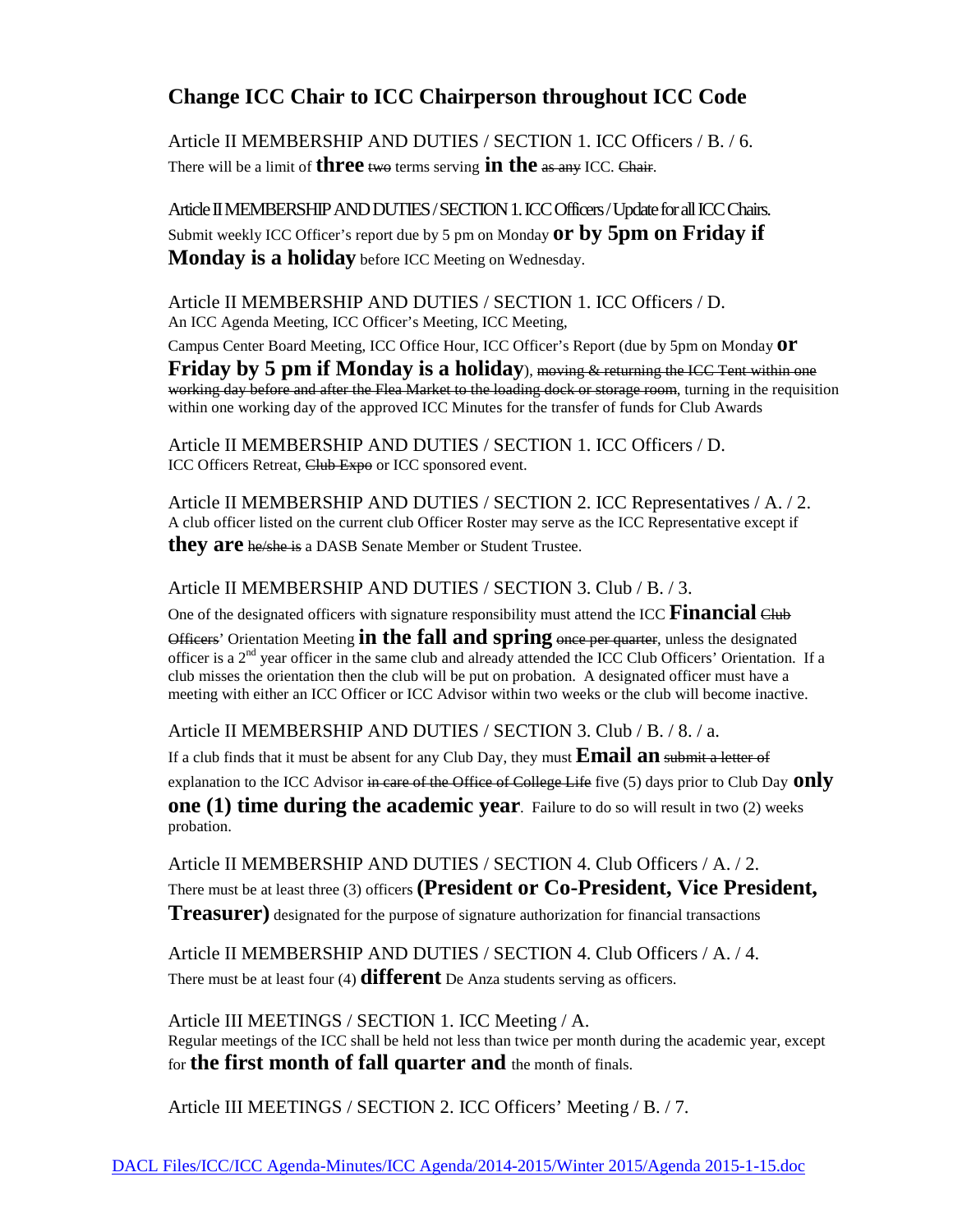Determine if weather status for outside ICC Events (i.e. Club Day, Club Expo, etc) should be postponed until the next week or cancelled.

## Article IV EVENTS / SECTION 2. Club Events / A.

Clubs should submit Event Planning Forms and Club Budget requests for events at least one (1) month in advance. Events may not be considered unless forms are submitted at least **ten (10)** fifteen (15) working days in advance.

#### Article V CLUB AWARDS / B.

Clubs not on trial or probation are eligible for club awards. Clubs must be present at the ICC End of the Quarter Reception to be eligible for the club award drawing.

#### Article V CLUB AWARDS / C.

Clubs must be present at the ICC Meeting **or Fall/Winter/Spring Finale Receptions**for Club event drawing.

#### Article VII ELECTIONS / Section 1. ICC Officers / B. / 1.

The election of the ICC Officers shall be held during the **Fifth**  $(5^{th})$  **Sixth**  $(6^{th})$  Seventh (7<sup>th</sup>) week, Eighth  $(8<sup>th</sup>)$  and Ninth  $(9<sup>th</sup>)$  Week if needed in the Winter Quarter. Applications for position shall be due no later than the **Fifth (5<sup>th</sup>) Monday** Sixth (6<sup>th</sup>) Tuesday of the Winter quarter by 4:30 pm in order that the Office of College Life verifies the eligibility of the candidates. The candidates name will be announced at the ICC Meeting sixth  $(6<sup>th</sup>)$  Wednesday of the Winter quarter before elections.

#### Article VII ELECTIONS / Section 1. ICC Officers / B. / 3.

ICC Officers shall be elected by a majority vote of active ICC Representatives present at that ICC Meeting. In the event that there are three (3) or more candidates and no one person receives a majority of votes then the top two (2) candidates will participate in a run-off election. New officers will be sworn in upon completion of elections at the **ninth**  $(9<sup>th</sup>)$  tenth  $(10<sup>th</sup>)$  week of the Winter Quarter.

#### Article VII ELECTIONS / Section 2. Club Constitution Approval

Every prospective club must have ten (10) De Anza club members who have current DASB cards, club advisor(s) and a club constitution. A club rep must present their club's constitution to the ICC Agenda Meeting no later than the **Sixth**  $(6^{th})$   $\varphi^{th}$  week of Fall, Winter and Spring quarter.

Article VII ELECTIONS / Section 3. Trial Period / F.

New Clubs will need to a have 4-7 club officers **10 club members and a club constitution** and a Club Advisor.

Article VII ELECTIONS / Section 4. Active Status / B. The ICC Chairs may approve to allocate the funds from the Inactive Club Hold Fund of an inactive club **within one year** to a new club if the purpose/goals are similar.

Article X CLUB BROBATION / Section 1. Probation / A.

Club Probation is the penalty for a club not following the requirements of the ICC. A Club will be put on probation for missing Welcome Week, Club Day, ICC/Club Financial Orientation, missing four (4) ICC Meetings, not having current Club Financial Roster, not returning ICC equipment, not having club elections

by the sixth week of spring quarter, or for violations of ICC Mutual Respect Article VI, **or damaging** 

### **De Anza property**.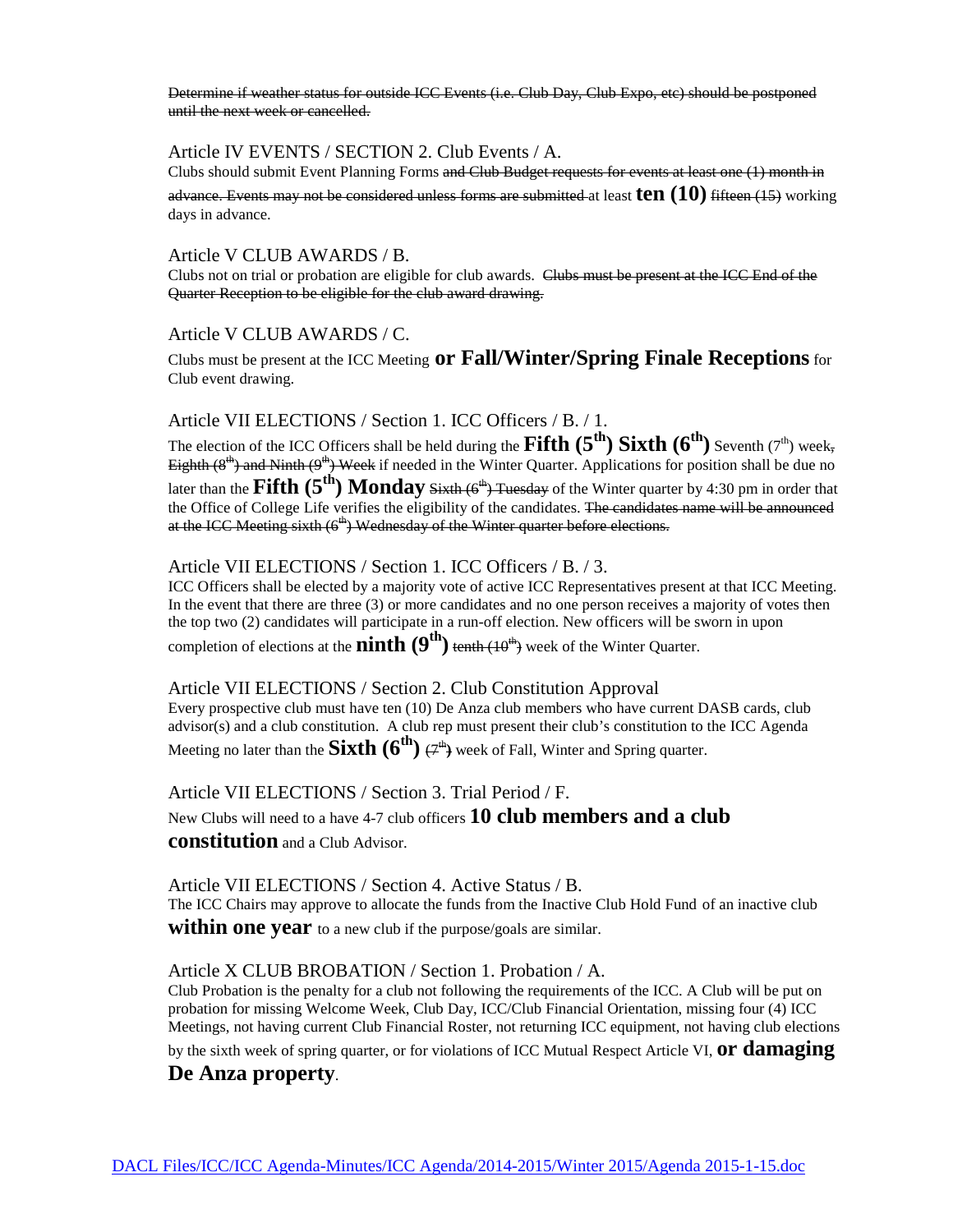10.4 Club Day – Thursday, January 22, 2015. Guidelines.

## **11. Reports:**

ICC Chairperson: Omer Yosef

- 1. Welcome welcome welcome welcome welcome welcome!
- 2. Come visit my office hour, we can talk about the stuff you need and more!
- 3. Check out Club Karaoke, Have fun, Win money

ICC Chair of Finance: Simon Siu

- 1. Welcome back. Hope all of you had a nice winter break.
- 2. Lots of clubs have required money from us on Monday. If your club want to require money for club activities, please come to the ICC Agenda Meeting at 1:30 pm on Monday, January 26, Monday, January because, Monday January 19, is Martin Luther King Jr. Birthday/Holiday.
- 3. Request for Club Banner require a copy of the design at the ICC Agenda Meeting

ICC Chair of Programs: Raisa Hernandez

- 1. Winter Welcome Week Thank you clubs. We helped 1,165 people!
- 2. Club Karaoke Thurs. Jan 15 11:30 am 1:30 pm at the Campus Patio Stage
- 3. Club Day Thursday Jan.22, 11:00 am 1:00 pm at the Main Quad

ICC Chair of Marketing: Joyce Lin

- 1. Come join us tomorrow for the Club Karaoke.
- 2. Help me invite people on the Club Day event on Facebook.

DASB Liaison: Rhea Goveas

1. Meet Your Senators Day is tomorrow in the Main Quad from 11:00 am – 1:00 pm! There will be free hot chocolate.

ICC Advisor: La Donna Yumori-Kaku

- 1. Happy 2015-Year of the Sheep/Ram/Goat. Wishing you a happy, healthy and successful year!
- 2. Club Meeting Room Request Reminder The ICC Code requires that all clubs need to schedule their club meeting by the  $3<sup>rd</sup>$  week of each quarter (except summer). If the club fails to turn in an Event Planning Request Form then the club will be put on probation. Clubs are required to have a club meeting once a month. Even if your advisor has reserved a meeting room for your club then please let me know all the dates, time and location of the club meetings. You may either use an Event Planning Form to indicate that the room is already reserve or you may email me the information.
- 3. Club Event in the Patio/Main Quad for winter quarter: Please plan to have alternative indoor location due to possibility of rain.
- 4. Club Constitutions: They are on [www.deanza.edu/clubs](http://www.deanza.edu/clubs) these are the current copies that we have. Any changes to the constitution have to be approved at a club meeting with a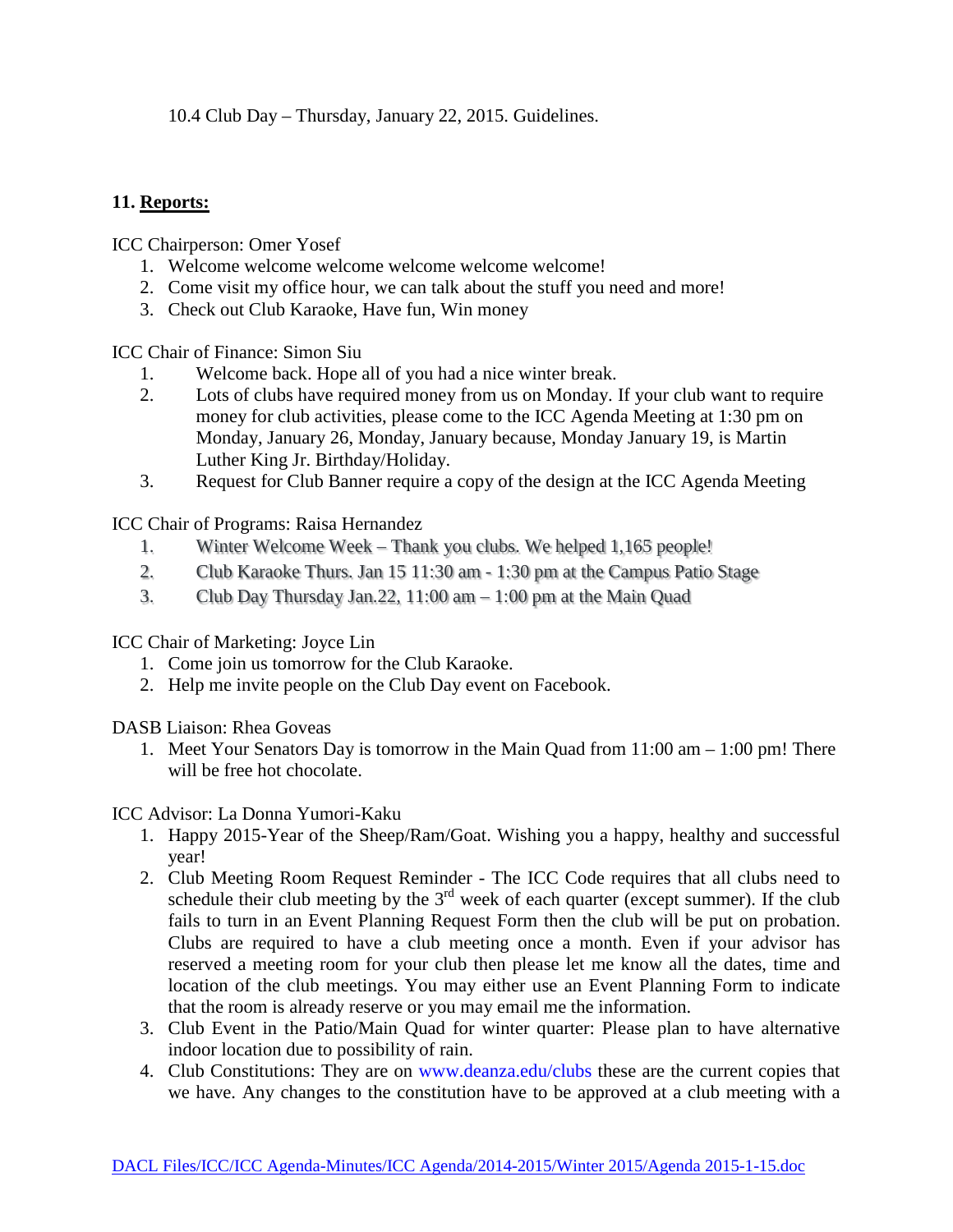quorum (50% plus one of your membership) and 2/3 of the club members at the club meeting. Then the revising copy needs to be submitted to the ICC Officers Agenda Meeting for final review. The revised copy need to be sent to me in Word Document and then it will be posted on the De Anza College Club website.

- 5. ICC Equipment: Reminder it is the clubs responsibility to return borrowed equipment on time. Other clubs may be counting on the equipment. Please let us know if the equipment is not working properly.
- 6. A SHOUT OUT to Ricky: Thank you for our ICC Secretary since July, 2013. I have appreciated your being so helpful, friendly, and dedicated to our De Anza clubs, ICC Officers and myself. Best wishes with your continued education at San Francisco State! Keep in touch! Buy a Spring Dance ticket from me!

## **12. Announcements**

Green Party: MLK Freedom Day – 1/17/15, 10:00 am, Onetta Harris Community Center Celebrate peaceful social change MLK weekend games, expressive arts speakers "Building beloved Community"

## **13. Roll Call**

|                                                                          | <b>Present</b> | <b>Absent</b> | Probation.<br>P | Probation.<br>AВ |
|--------------------------------------------------------------------------|----------------|---------------|-----------------|------------------|
| 4 Elements Hip Hop Club 6/26/15                                          | $\mathbf{x}$   |               |                 |                  |
| 300! Bowling Club 6/30/15                                                | $\mathbf{X}$   |               |                 |                  |
| <b>Active Community Engagement Club (ACE)</b><br>9/1/15                  |                | $\mathbf{X}$  |                 |                  |
| Anime Club 5/14/15                                                       | $\mathbf{X}$   |               |                 |                  |
| Anti-Bullying Club (ABC) 5/19/15                                         | $\mathbf{x}$   |               |                 |                  |
| Apple-N-Droid 4/21/15                                                    | $\mathbf{x}$   |               |                 |                  |
| <b>Asian Pacific American Students for Leadership</b><br>(APASL) 4/28/15 | $\mathbf{X}$   |               |                 |                  |
| <b>Association of Computer Machinery (ACM)</b><br>6/30/15                |                | $\mathbf{X}$  |                 |                  |
| Auto Technology 5/14/15                                                  | $\mathbf{x}$   |               |                 |                  |
| Badminton Club 6/30/15                                                   |                | $\mathbf{X}$  |                 |                  |
| <b>Ballet Folklorico 9/29/15</b>                                         | $\mathbf{X}$   |               |                 |                  |
| Cheer and Dance Team 1/7/17                                              | $\mathbf{X}$   |               |                 |                  |
| Chinese Student Association (CSA) 5/21/15                                | $\mathbf{X}$   |               |                 |                  |
| Christians on Campus 7/12/15                                             | $\mathbf X$    |               |                 |                  |
| <b>Circle K</b> 4/16/15                                                  | $\mathbf{X}$   |               |                 |                  |
| Cross Cultural Partners Club (CCPC) 3/7/15                               | $\mathbf{X}$   |               |                 |                  |
| Cycling Dons 1/19/15                                                     | $\mathbf{x}$   |               |                 |                  |
| <b>DECA 6/28/15</b>                                                      | $\mathbf{x}$   |               |                 |                  |
| <b>DeAnthro</b>                                                          | $\mathbf{X}$   |               |                 |                  |
| De Anza Physics 12/25/14                                                 | $\mathbf{x}$   |               |                 |                  |
| Desi Student Association (DSA) 6/30/15                                   |                | $\mathbf{X}$  |                 |                  |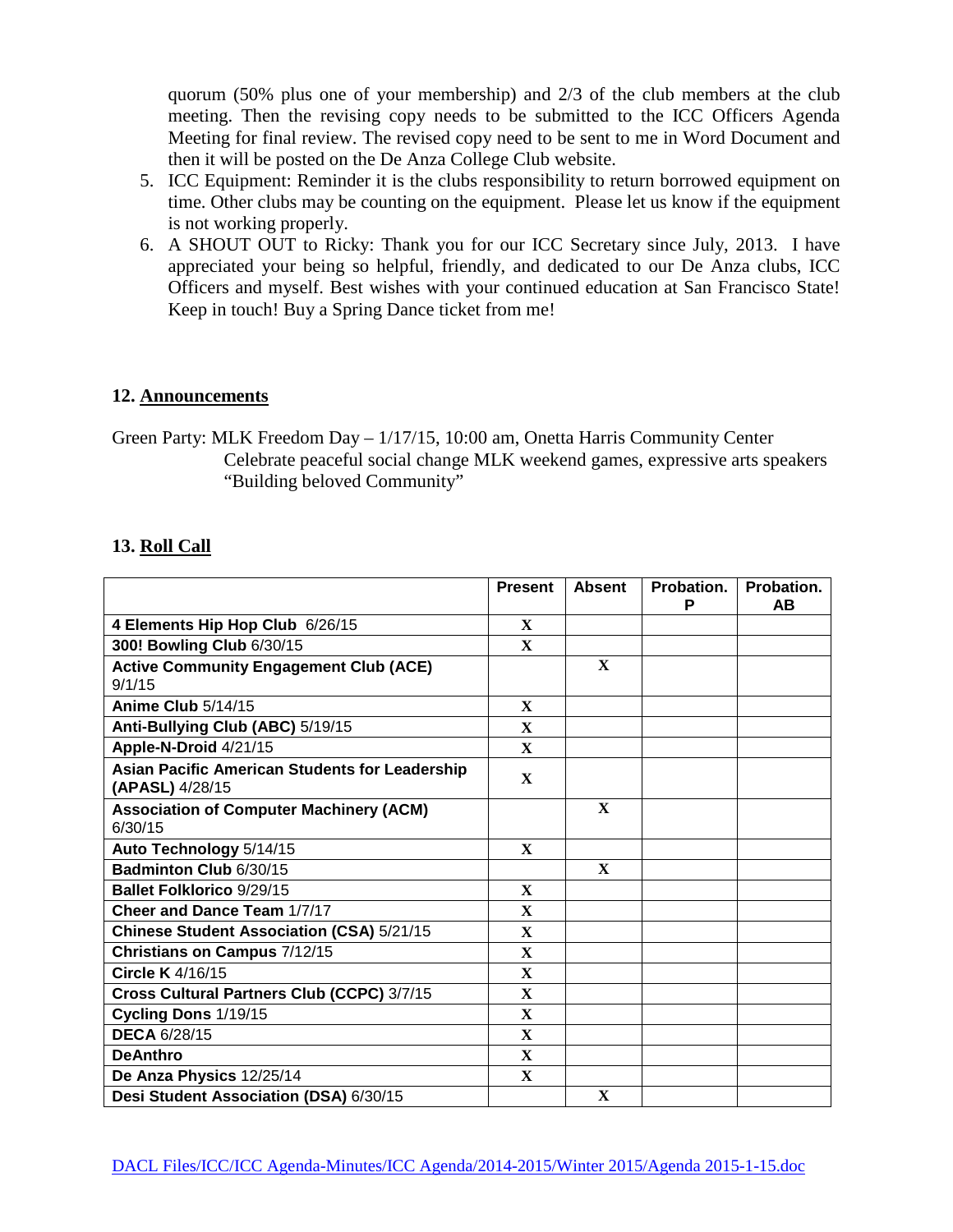| Developers' Guild 5/30/15                                                     | X                            |              |              |  |
|-------------------------------------------------------------------------------|------------------------------|--------------|--------------|--|
| Economics Club 6/3/15                                                         | $\overline{\mathbf{X}}$      |              |              |  |
| Elite Dance Club 3/31/15                                                      | $\mathbf X$                  |              |              |  |
| Engineering Technology Club (ETC) 6/10/15                                     | $\mathbf{X}$                 |              |              |  |
| Fellowship of Overseas Students (FOS) 1/16/15                                 |                              | $\mathbf{X}$ |              |  |
| Film Society 5/29/15                                                          |                              | $\mathbf X$  |              |  |
| <b>Food Club 4/1/15</b>                                                       |                              |              | $\mathbf{X}$ |  |
| Future Business Leaders of America 4/1/15                                     | $\mathbf X$                  |              |              |  |
| Global Financial Analysts (GFA) 4/20/15                                       | $\mathbf{X}$                 |              |              |  |
| Grace Fellowship 6/26/15                                                      | $\mathbf X$                  |              |              |  |
| Green Party 5/5/15                                                            | $\mathbf{X}$                 |              |              |  |
| Hedge Fund 4/2/15                                                             |                              | $\mathbf{X}$ |              |  |
| Hong Kong Students Association (HKSA) 10/2/15                                 | $\mathbf{X}$                 |              |              |  |
| Inclusability 4/30/15                                                         | $\mathbf{X}$                 |              |              |  |
| <b>Integral Movement for AB540 Student Success</b><br>$(I.M.A.S.S)$ $1/29/15$ | X                            |              |              |  |
| International Student Volunteers (ISV) 6/30/15                                |                              |              | $\mathbf{X}$ |  |
| International Youth Fellowship (IYF) 12/12/15                                 | $\mathbf X$                  |              |              |  |
| InterVarsity Christian Fellowship at De Anza<br>3/27/15                       | $\mathbf{X}$                 |              |              |  |
| Iranian Student Association (ISA) 4/9/15                                      | $\mathbf{X}$                 |              |              |  |
| <b>Japanese and American Association (JAA)</b><br>6/30/15                     |                              | $\mathbf{X}$ |              |  |
| Korean Student Association (KSA) 6/30/15                                      |                              | $\mathbf{X}$ |              |  |
| K-Pop Dance Club 6/24/15                                                      | $\mathbf X$                  |              |              |  |
| Latina/o Empowerment at De Anza (¡LEAD!)<br>8/30/15                           |                              |              | $\mathbf X$  |  |
| Leo Club De Anza 4/22/15                                                      |                              | $\mathbf{X}$ |              |  |
| Marketing Club 6/11/15                                                        | $\mathbf{X}$                 |              |              |  |
| Mathematics Club 5/1/15                                                       |                              | X            |              |  |
| Medical Outreach Association 6/15/15                                          |                              | $\mathbf X$  |              |  |
| New-Lon-Kong 6/11/15                                                          | $\mathbf X$                  |              |              |  |
| Off-Campus Club 6/27/15                                                       | $\mathbf X$                  |              |              |  |
| <b>Outdoor Club Til Notified</b>                                              | $\mathbf X$                  |              |              |  |
| Permias Indonesian Student Organization (PISO)                                |                              |              |              |  |
| 9/29/15                                                                       | $\mathbf{X}$                 |              |              |  |
| Philosophy Club 5/14/15                                                       | $\mathbf X$                  |              |              |  |
| Psychology Club 5/20/15                                                       | $\mathbf{X}$                 |              |              |  |
| Queer People of Color (QPOC) 6/30/15                                          | $\mathbf X$                  |              |              |  |
| Rainbow Club 5/14/15                                                          | $\mathbf{X}$                 |              |              |  |
| Saltworks Christian Fellowship 6/30/15                                        |                              | $\mathbf{X}$ |              |  |
| Second Journey 12/12/14                                                       | $\mathbf{X}$                 |              |              |  |
| Shotokan Karate 9/1/15                                                        | $\mathbf X$                  |              |              |  |
| Social Entrepreneurship Club (SEC) 6/30/15                                    | $\mathbf X$                  |              |              |  |
| Student Nurses Organization (SNO) 6/30/15                                     | $\mathbf X$                  |              |              |  |
| Students for Justice (SFJ) 6/11/15                                            | $\mathbf X$                  |              |              |  |
| T-Tennis Club 9/23/15<br>Taiwanese Student Association (TSA) 5/19/15          | $\mathbf{X}$<br>$\mathbf{X}$ |              |              |  |